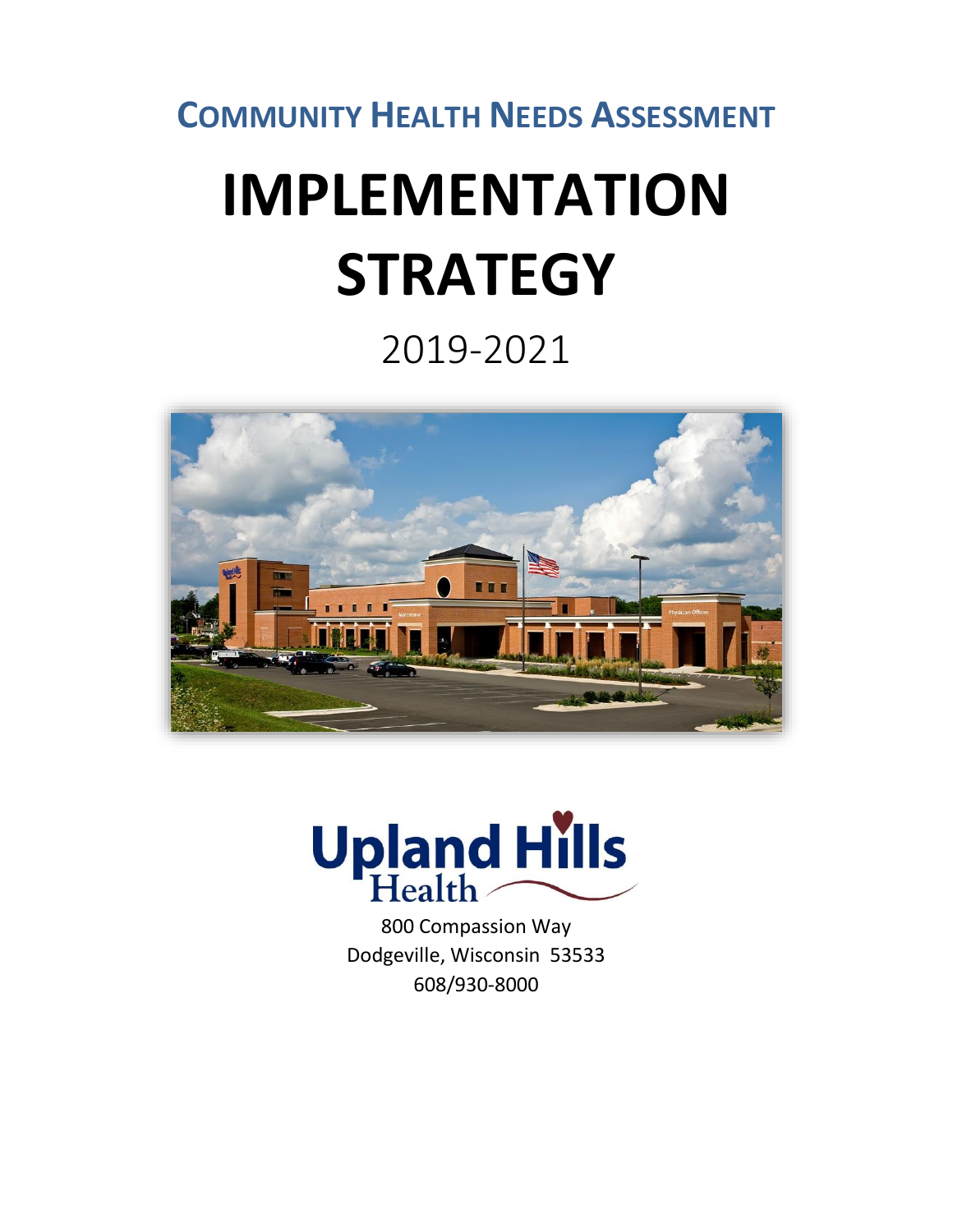# Table of Contents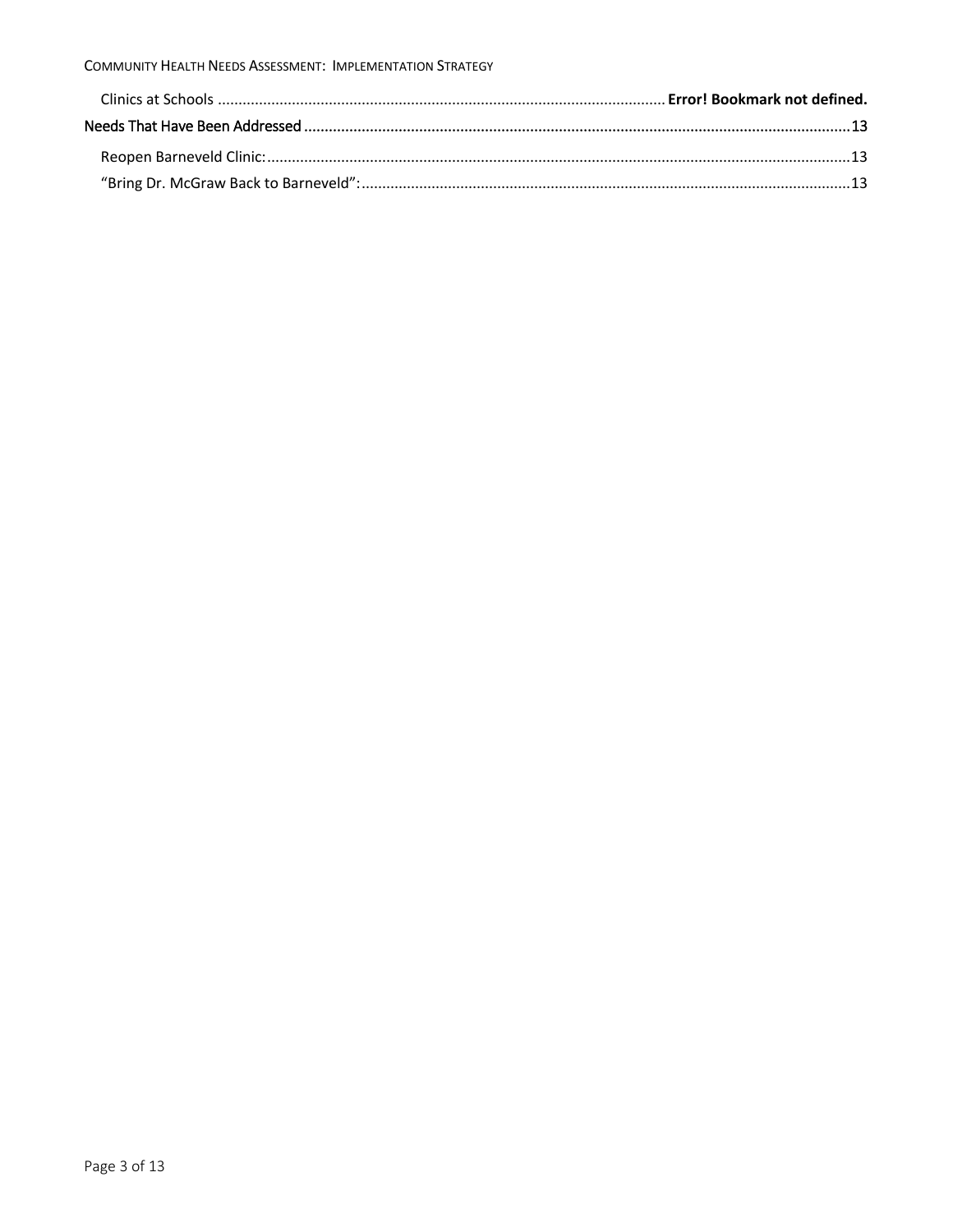# <span id="page-3-0"></span>Introduction

Upland Hills Health conducted a Community Health Needs Assessment in 2018 to fulfill the mandated obligation as a tax-exempt hospital, in accordance with the Patient Protection and Affordable Care Act (PPACA). Upland Hills Health collaborated on the Community Health Needs Assessment process and prioritization of health needs with the following organizations:

- Iowa County Health Department
- Aging and Disability Resource Center (ADRC) of Southwest Wisconsin
- Southwestern Wisconsin Community Action Program (SWCAP)
- Community Connections Free Clinic
- Inclusa, Inc.

The assessment incorporated components of primary data collection and secondary data analysis that focused on the health and social needs of the service area. It included collection and analysis of input from persons who represented the interests of the community served by Upland Hills Health.

Based on the results of the primary and secondary data collection, five health needs rose to the top as priority issues to focus efforts on in the coming years.

- Preventative Health and Wellness
- Access to Transportation
- Mammography
- Addiction to Medicine
- Resiliency Training

The following pages outline the goals for addressing each of the health issues and the action plan designed to positively effect change in each of the areas.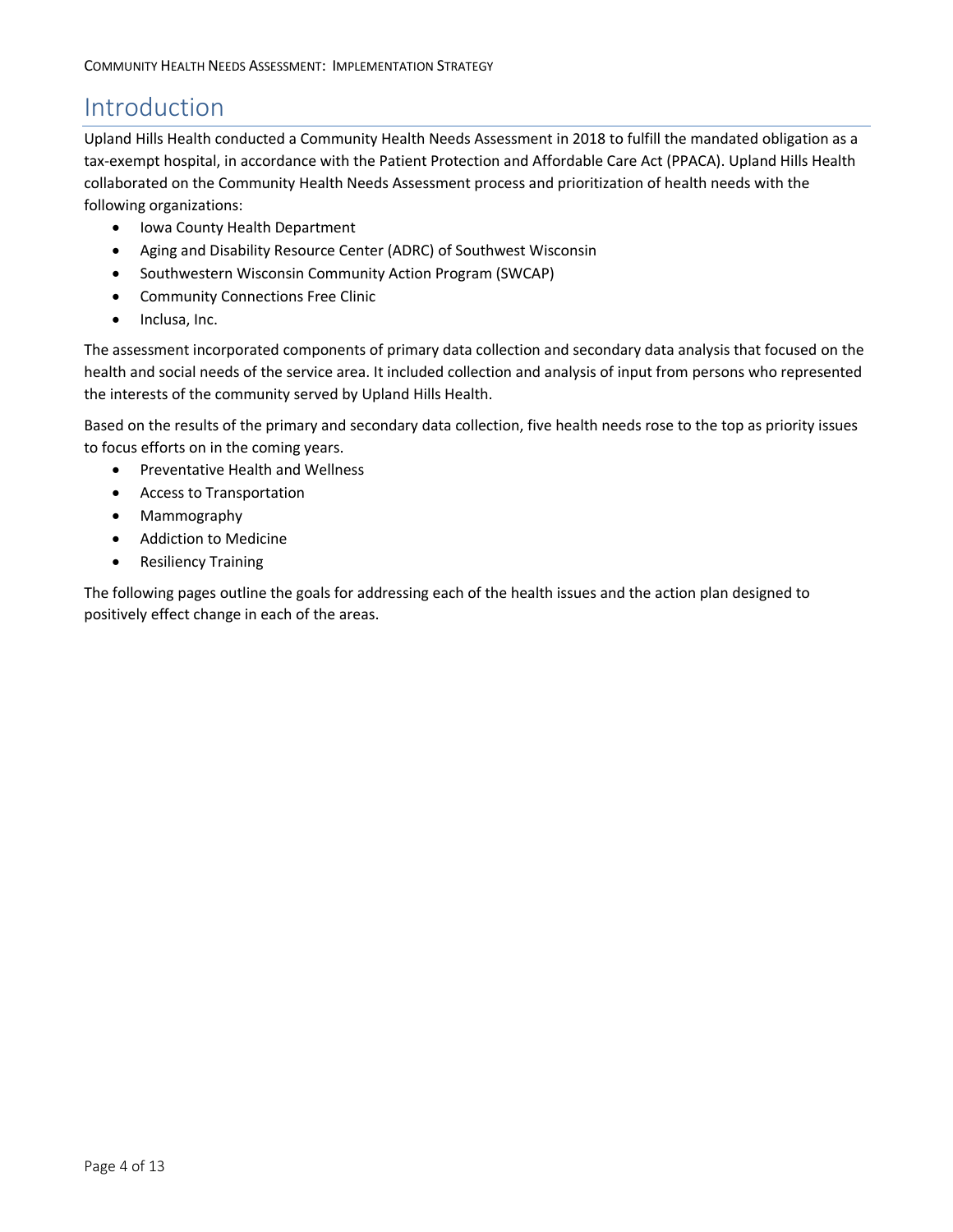# <span id="page-4-0"></span>Preventative Health and Wellness

# <span id="page-4-1"></span>Goal 1:

Increase access to information regarding wellness and socialization opportunities in our local communities within the next year.

#### Facts:

A survey of adults in Iowa County was conducted by the Healthy Aging in Rural Towns (HeART) Coalition from July to August 2018. HeART is a partnership of The Iowa County HeART Coalition, The University of Wisconsin-Madison School of Nursing and the Office of Rural Health and is supported by Margaret A. Cargill Philanthropies. A total of 254 participants responded to the survey with the majority of participants aged 70 to 79 years. Loneliness and social isolation were identified as gaps in the health and wellbeing of older adults. The geography of the rural communities is thought to negatively impact transportation options and access to social opportunities. In addition, the survey respondents identified the ADRC, libraries, and churches as strengths within local communities.

## <span id="page-4-2"></span>Action Plan:

- Develop a list of existing social and wellness opportunities for older adults in Iowa County. Collaborate with members of the Iowa County HeART Coalition and other community partners.
- Identify communities lacking in social and wellness opportunities. Work with local community leaders to develop a plan to increase opportunities.
- Disseminate information regarding social and wellness opportunities through various avenues. Possibilities include: Iowa County Resource Hub, Upland Hills Health website, ADRC, churches, libraries, senior centers, senior living facilities, and social groups such as Kiwanis and Lions Club.
- The anticipated outcome of the action plan is to in ensure that at least the wellness and socialization opportunity is available in each of our communities each month.

# <span id="page-4-3"></span>Community Partners/Supporting Resources:

- ADRC: Collaborate with ADRC to disseminate information regarding social and wellness opportunities utilizing the News and Views newsletter.
- Iowa County HeART Coalition: HeART Coalition members will help to develop a list of social and wellness opportunities for older adults in Iowa County and will assist with dissemination of information.

## <span id="page-4-4"></span>Goal 2:

Implement a Diabetes Wellness Program in partnership with Second Harvest Foodbank. Provide monthly educational handouts and recipes in conjunction with the Diabetes Wellness Program.

#### <span id="page-4-5"></span>Facts:

According to the Centers for Disease Control and Prevention, diabetes currently affects 25 million people nationwide and is a leading cause of death in the United States. The prevalence of diabetes, especially type 2 diabetes, has dramatically increased over the past fifty years, disproportionately affecting low-income people who live with food insecurity. Feeding America's Hunger in America study found that one-third of the households served by their network of foods banks report having a member with diabetes and two-thirds have had to choose between paying for food and paying for medicine or medical care.

For people who are struggling with food insecurity, a struggle exists between their need to stretch their food budgets and their need to purchase healthy food, such as vegetables, lean proteins and whole grains. Recent studies conducted by Feeding America showed that food banks are an ideal partner to help patients access the nutritious food that they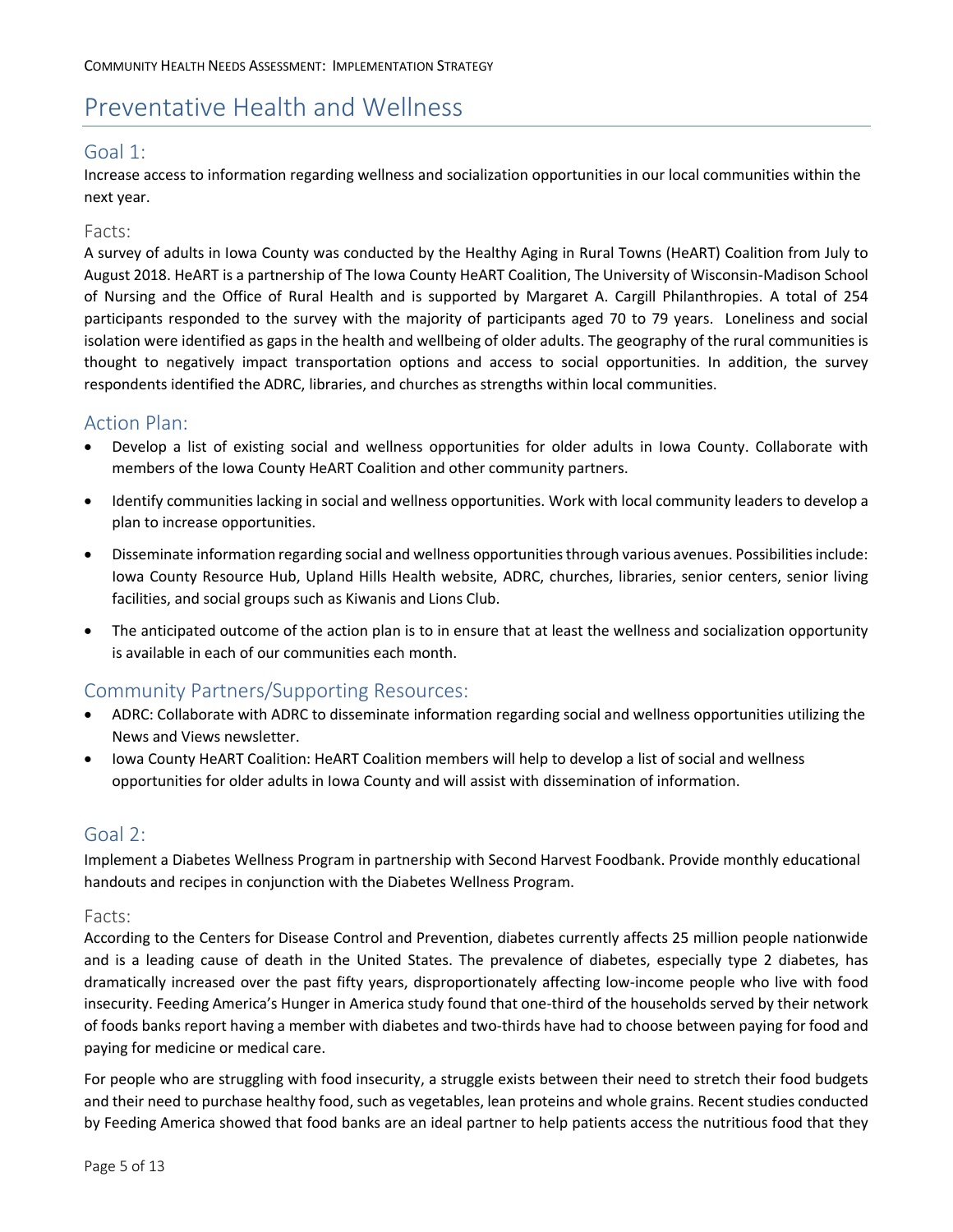#### COMMUNITY HEALTH NEEDS ASSESSMENT: IMPLEMENTATION STRATEGY

need and to empower them to take the steps necessary to improve their health. Due to a generous grant from SSM Health, Second Harvest's HungerCare Coalition piloted a program to provide food-insecure patients with free nutritious food and tailored nutrition education for over 300 participants in Dane, Rock and Sauk counties from April 2016 – October 2018. Participants received monthly boxes of approximately 30 pounds of healthy food, equaling one to two weeks-worth of meals, a monthly fact sheet on various nutrition topics, and two to three recipes to use with the food items provided.

Participant requirements include: age 18 or older, diagnosed with type 2 diabetes and food insecurity. Food insecurity as determined by the two-question USDA screen below:

For each statement, please tell me whether the statement was "often true, sometimes true, or never true for your household".

- 1. Within the past 12 months we worried whether our food would run out before we got money to buy more.
- 2. Within the past 12 months the food we brought just didn't last as we didn't have money to get more.

A response of "often true" or "sometimes true" to either question indicates a positive screen for food insecurity.

## <span id="page-5-0"></span>Action Plan:

- Upland Hills Health will partner with Second Harvest's HungerCare Coalition to offer the Diabetes Wellness Program at Upland Hills Health.
- Our goal is to enroll 48 patients in the program by December, 2019. In addition to diabetes, we will also offer the program to patients who have a diagnosis of Congestive Heart Failure, as a balanced, low sodium diet is one of the most important aspects to treatment. Program participants will come to Upland Hills Health once per month to receive their box of nutritious food.
- In order to increase educational and social opportunities, we will develop an educational pamphlet to be included with the food boxes each month.
- The anticipated outcome of the action plan is to continue and stabilize the program with Second Harvest and develop a comprehensive Diabetic Clinic for patients, housed at the hospital.

# <span id="page-5-1"></span>Community Partners/Supporting Resources:

- Second Harvest Food Bank: Establish a partnership with Second Harvest Food Bank to provide healthy food and recipes for the Diabetes Wellness Program.
- Community Connections Free Clinic: Collaborate with the Community Connections Free Clinic to identify patients who would benefit from being enrolled in the program.
- Southwest Wisconsin Community Action Program: The Southwestern Wisconsin Community Action Program Food Pantry will pick-up unused food to be distributed in their Dodgeville location.

## <span id="page-5-2"></span>Goal 3:

Establish High Level Evidenced Based Programming in Community

# <span id="page-5-3"></span>Action Plan:

 *Healthy Living with Diabetes*, co-facilitated by the Health Department and hosted at Lands' End (6 week class that meets once a week) *Healthy Living with Diabetes*, co-facilitated by a peer leader at a location outside of Dodgeville <https://wihealthyaging.org/healthy-living-with-diabetes>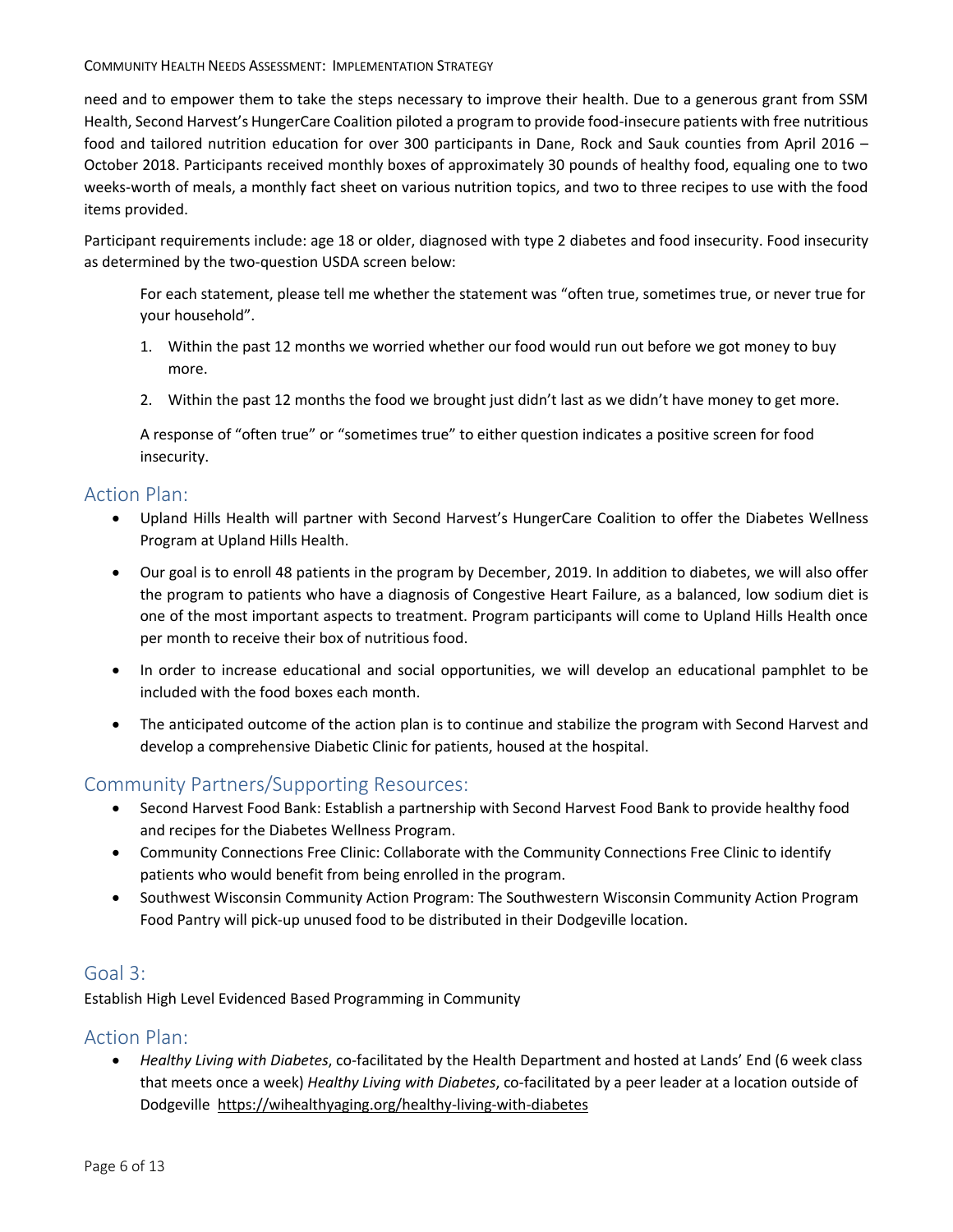COMMUNITY HEALTH NEEDS ASSESSMENT: IMPLEMENTATION STRATEGY

- *Stepping On* x 2, co-facilitated by the Health Department and/or peer leader. Location will likely be Dodgeville. (6 week class that meets once a week) <https://wihealthyaging.org/stepping-on>
- *Tai Chi*-adapted, co-facilitated by the Health Department. Location TBD. This will only be offered once as it is a 12 week program that meets 2x/week) Tai Chi Fundamentals is ideal for anyone wishing to learn Tai Chi basics, standing, with walker support and seated, deepen their practice, learn the essentials of Qi Gong energy cultivation.
- *Walk with Ease*. Location TBD, but possibly outside of Dodgeville. (This class meets 3 days/week for 6 weeks) <https://wihealthyaging.org/walk-with-ease>
- *Powerful Tools for Caregivers*, co-facilitated by Regional Dementia Care Specialist. Location TBD, but may be in Dodgeville. (6 week class, meets once a week) *This does not have a physical/movement component.* <https://wihealthyaging.org/powerful-tools-for-caregivers>

#### **Other Prevention Opportunities**

- *Boost Your Brain and Memory*, co-facilitated by Regional Dementia Care Specialist. Location will be Belmont, in February. Other classes scheduled as needed/able. (6 week class that meets once a week.) This program is evidence informed. *This does not have a physical/movement component to it during the class time, but does highly encourage regular physical activity.*
- *Stand Up and Move More* If funding for this research project comes through, we hope to be part of the next phase of this research project in 2019. Phase 1 was completed in 2018. This is in the process of becoming an evidence based program.
- The anticipated outcome of the action plan is to continue to increase the evidence based wellness and health programs offered in our communications.

- <span id="page-6-0"></span>ADRC: Facilitate classes including *Stepping On* and *Tai Chi*
- Health Department: Co-facilitate *Healthy Living with Diabetes* classes with Upland Hills Health Certified Diabetes Educator.
- Lands' End: Host *Healthy Living with Diabetes* classes
- Regional Dementia Care Specialist: Co-facilitate *Powerful Tools for Caregivers* class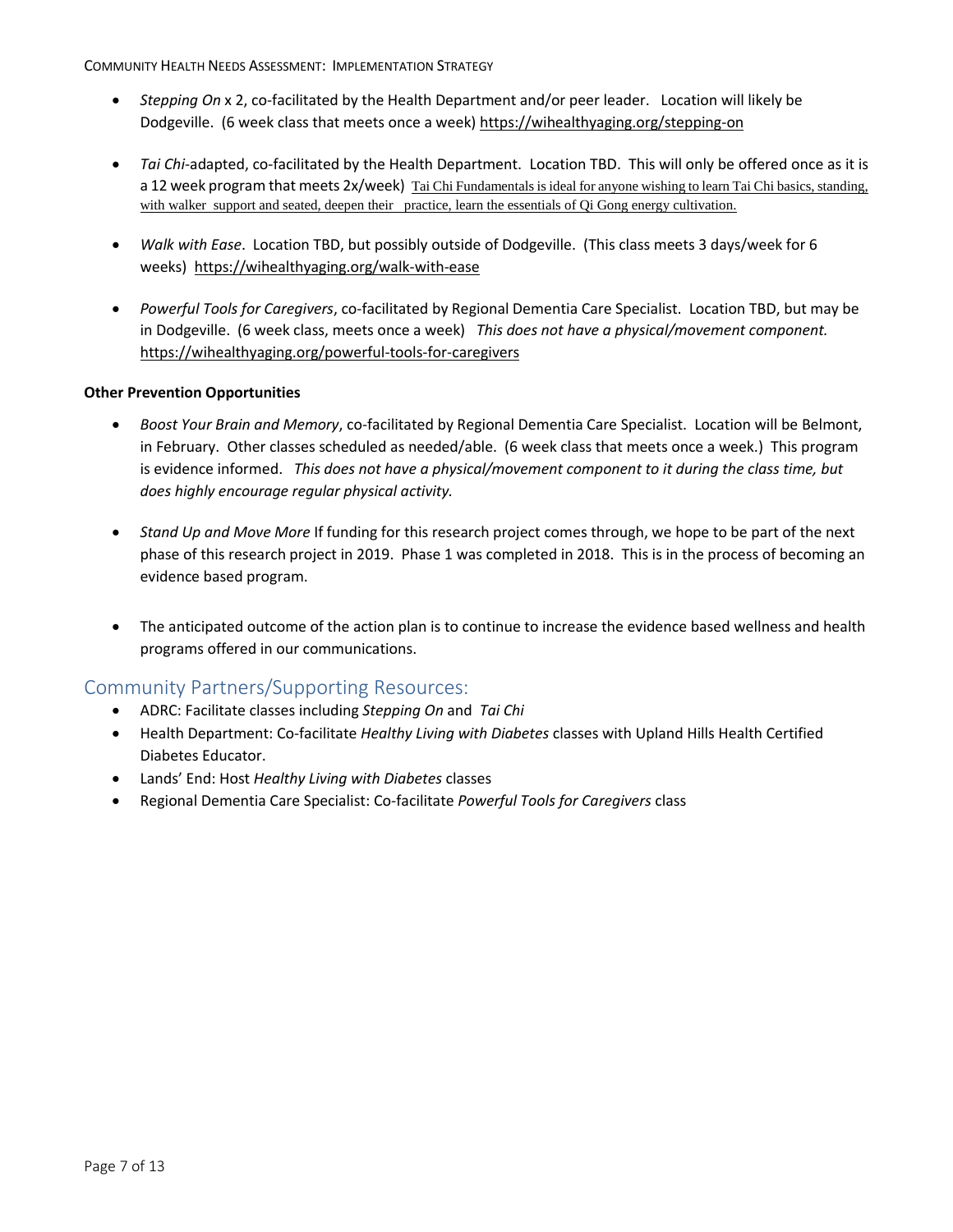# <span id="page-7-0"></span>Access to Transportation

## <span id="page-7-1"></span>Goals:

- To improve the accessibility of transportation to UHH and the community, keeping safety at the forefront.
- To develop a transportation resource list for UHH and our service area.

# <span id="page-7-2"></span>Action Plan:

- Reach out to community resources to promote the expanded transportation options made available through Iowa County ADRC which will decrease the number of cancelled medical appointments and decrease social isolation in our rural areas.
- Continue to develop this program from where the previous transportation committee left off. Specifically focusing on a mode of transportation after business hours and weekends in order to reduce the utilization of law enforcement and EMS for transporting patients home, including Assisted Living Facilities.
- The anticipated outcome of the action plan is to move closer to offering patients without transportation, options for 24-hour/7-days per week coverage.

- <span id="page-7-3"></span> Aging and Disability Resource Center (ADRC) of Southwest Wisconsin oversees the Mineral Point City Taxi, Dodgeville City Taxi, and Rural Iowa County Taxi Service which are new or expanded services. UHH will promote these services to patients and families. Information has been distributed to patient care areas, clinics, and UHH departments that have patient contact. Health and Human Services of Iowa County Business Manager keeps the UHH transportation workgroup informed of county efforts to serve Iowa County Residents.
- Southwest Wisconsin Community Action Program oversees the LIFT program. LIFT is an important transportation service to UHH patients. Lift coordinator participates in the UHH transportation meetings to keep the workgroup aware of funding, other transportation options, etc.
- Community Connections Free Clinic and Upland Hills Health work together to share transportation vouchers to patients who need a ride to and from clinic appointments.
- Wisconsin Region of Narcotics Anonymous works with Upland Hills Health to make sure there are transportation options available to patients who need medication assisted treatment in Madison to prevent relapse.
- SSM Health-Dean Clinic and Upland Hills Health work with the transitional care resource nurse when discharging to make sure patients have access to get to their follow-up appointments.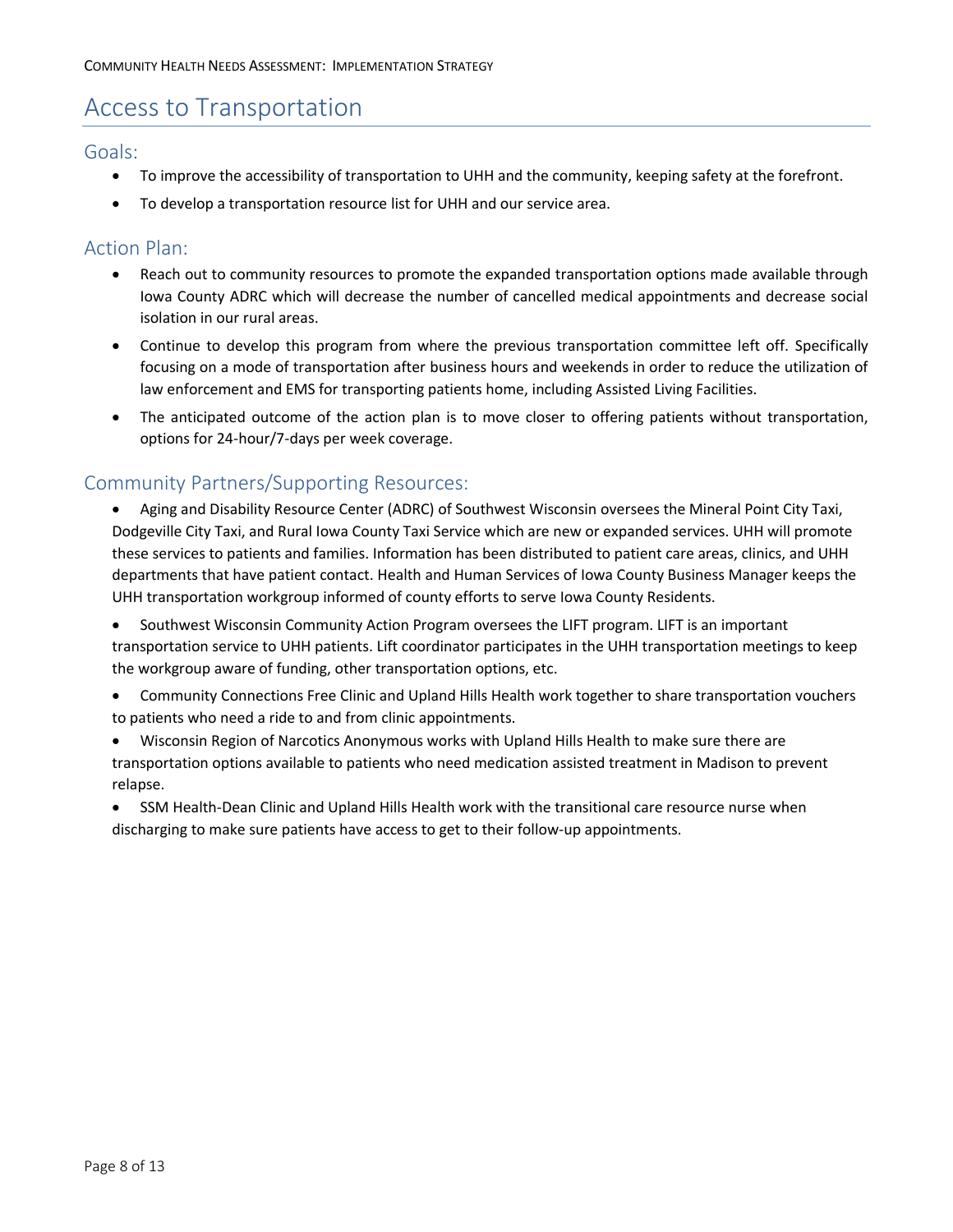# <span id="page-8-0"></span>Mammography

# <span id="page-8-1"></span>Goal:

Increase mammography rate for Iowa County women from 64% to 70% (based off of the *2018 County Health Rankings data)* by 9/30/2021. (Consistent with Upland Hills Health Partnership Strategy of the organizational strategic plan 2019  $-2021$ 

## <span id="page-8-2"></span>Action Plan:

- Work with community health care providers and agencies to implement community education on importance of and recommendations for screening mammograms based on age and risk factors.
- Research availability of current mammography statistics for Iowa County.
- Identify and address barriers to receiving recommended screening mammograms.
- Identify resources available to individuals to support attainment of recommended mammography screening.
- The anticipated outcome of the action plan is to increase the mammography rate for Iowa County women to 70%.

- <span id="page-8-3"></span> American Cancer Society Reach for Recovery program: provides resources to individuals who are or may be facing breast cancer.
- Iowa County Public Health Department: works collaboratively with Upland Hills Health and other healthcare providers in Iowa County providing educational resources, assisting with transportation needs, and home visits for vulnerable and elderly.
- Upland Hills Health Clinics: providing primary and specialty care, including obstetrics and gynecology, to women of Iowa and surrounding counties. Upland Hills Health offers 3D mammography without additional charge for those whose insurance coverage does not include this level of screening.
- SSM Health-Dean primary health care providers: providing primary healthcare and treatment to women. Additionally, SSM provides visiting specialist, including oncology, to the Upland Hills Health campus.
- Madison Radiologists: interprets all mammogram screening tests completed at UHH and provides breast biopsy through interventional radiology procedures.
- Iowa County Aging and Disabilities Resource Center: assists elderly and disabled community members with finding available benefit resources and transportation to appointments. Also provides to family and caregivers who are supporting someone with an acute or chronic illness.
- Dodgeville Public Library: provides written as well as access to electronic resources to the community.
- Southwestern Wisconsin Community Action Program: provides supportive services to low-income community members including transportation to appointments and housing and nutrition support.
- Upland Hills Health Charity Funds for patients of low income: works with individuals who are uninsured or underinsured to provide screening and treatment services.
- Wisconsin's Well Women Funds provides funding for women who are in need of a mammogram and some treatment options but who are uninsured/underinsured.
- ADRC Older Adult Health Fair
- Community Connections Free Clinic: provides patient Information, health assessments, primary care, referral for screening and diagnostic mammography, health education, and follow-up.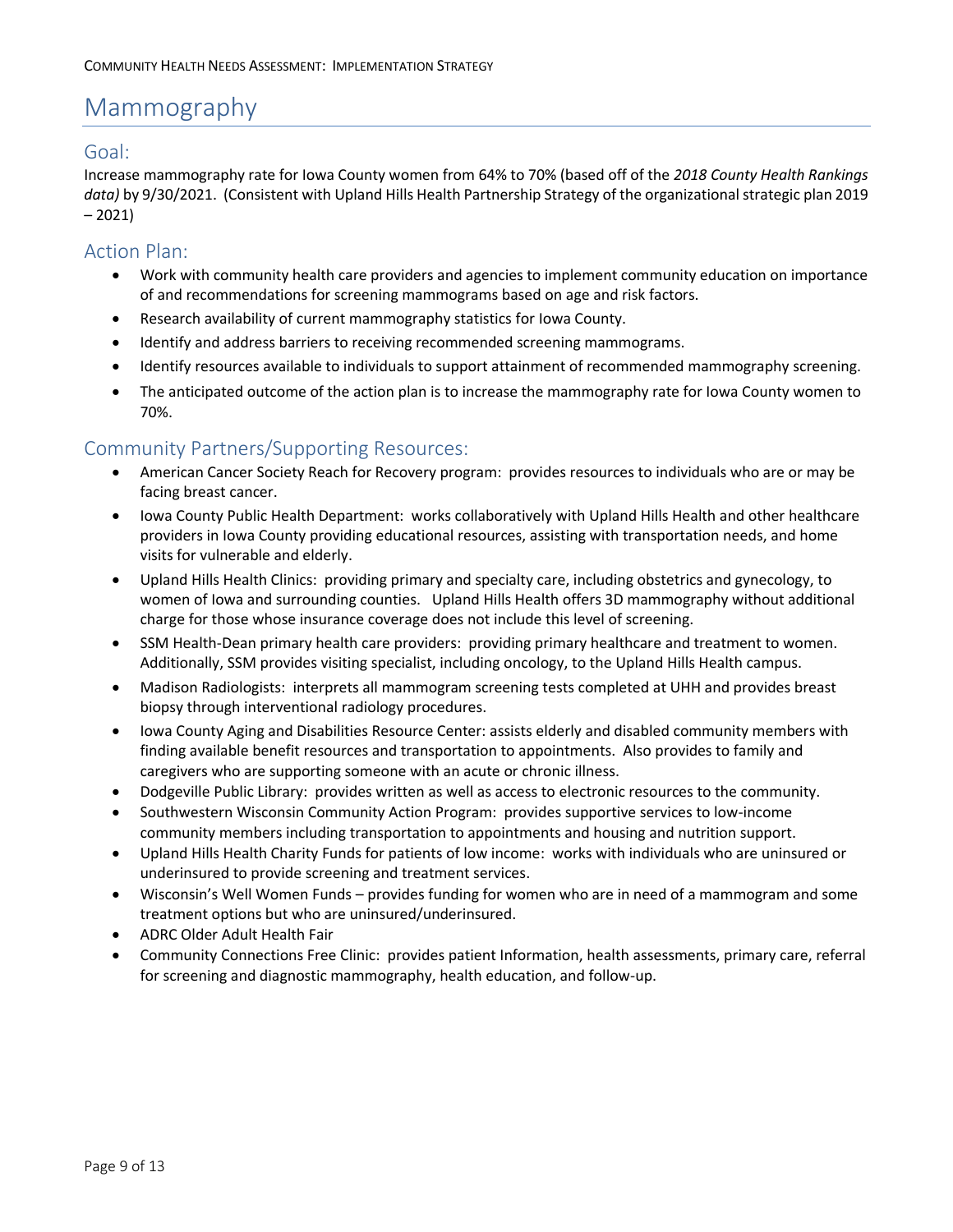# <span id="page-9-0"></span>Addiction Medicine

## <span id="page-9-1"></span>Goals:

- Enhance public knowledge and support of the prevalence of substance misuse in our community will increase the support of implementing wrap around services in our community such as sober homes, additional treatment programs, etc.
- Improve healthcare practices, such as motivational interviewing and prescribing practices, can help reduce the amount of controlled substances that are prescribed, as well as help providers identify individuals that are in need of substance misuse treatment.
- Improve access to treatment pertaining to substance misuse will help those who are misusing illicit or prescribed substances receive treatment in a timely manner.

# <span id="page-9-2"></span>Action Plan:

- Collaborate with other Iowa County stakeholders including schools and law enforcement to pursue the Drug Free Communities support program grant for primary prevention of adolescent alcohol consumption and prescription drug misuse
- Host a community education event in conjunction with the Iowa County Opioid Task Force
- Explore current hospital practices regarding screening for substance abuse and update these if necessary to reflect the best evidence-based screening methods
- Develop a unified clinic policy on controlled substances
- Support the creation and management of sober living in Iowa County in collaboration with SWCAP
- Create an Emergency Room pathway for medication assisted treatment, particularly buprenorphine induction
- Work to streamline outpatient follow up and care coordination for evaluation and treatment of substance use disorders
- Support the creation of, and utilize, a peer-coaching program in Iowa County as an additional means of supporting individuals across the sobriety spectrum
- Build a suboxone prescribing and administering process and explore the need to increase the number of primary care providers who are certified in prescribing suboxone
- Ideas from other committees, such as the substance abuse-prevention subcommittee and SW Behavioral Health Partnership. They support our first goal, enhance public knowledge and support
	- o Increase community and stakeholders understanding of WI Voices for Recovery
	- o Support Southwest Behavioral Health Partnership in their development and launch of Trilogy.
	- o Disseminate information about Iowa County services/programs (ie Iowa County Community Resource Guide)
		- To social groups, churches, libraries, primary care clinics, UHH patient care units
		- Through social media, Iowa County Resource Hub, UHH website, law enforcement interaction with the public
	- $\circ$  Continue support for and partnership with the Substance Abuse-Prevention subcommittee
	- o Assist in organizing education events in the community and schools
- The anticipated outcome of the action plan is to continue on the pathway to developing comprehensive local options for those suffering with opioid and other chemical dependencies.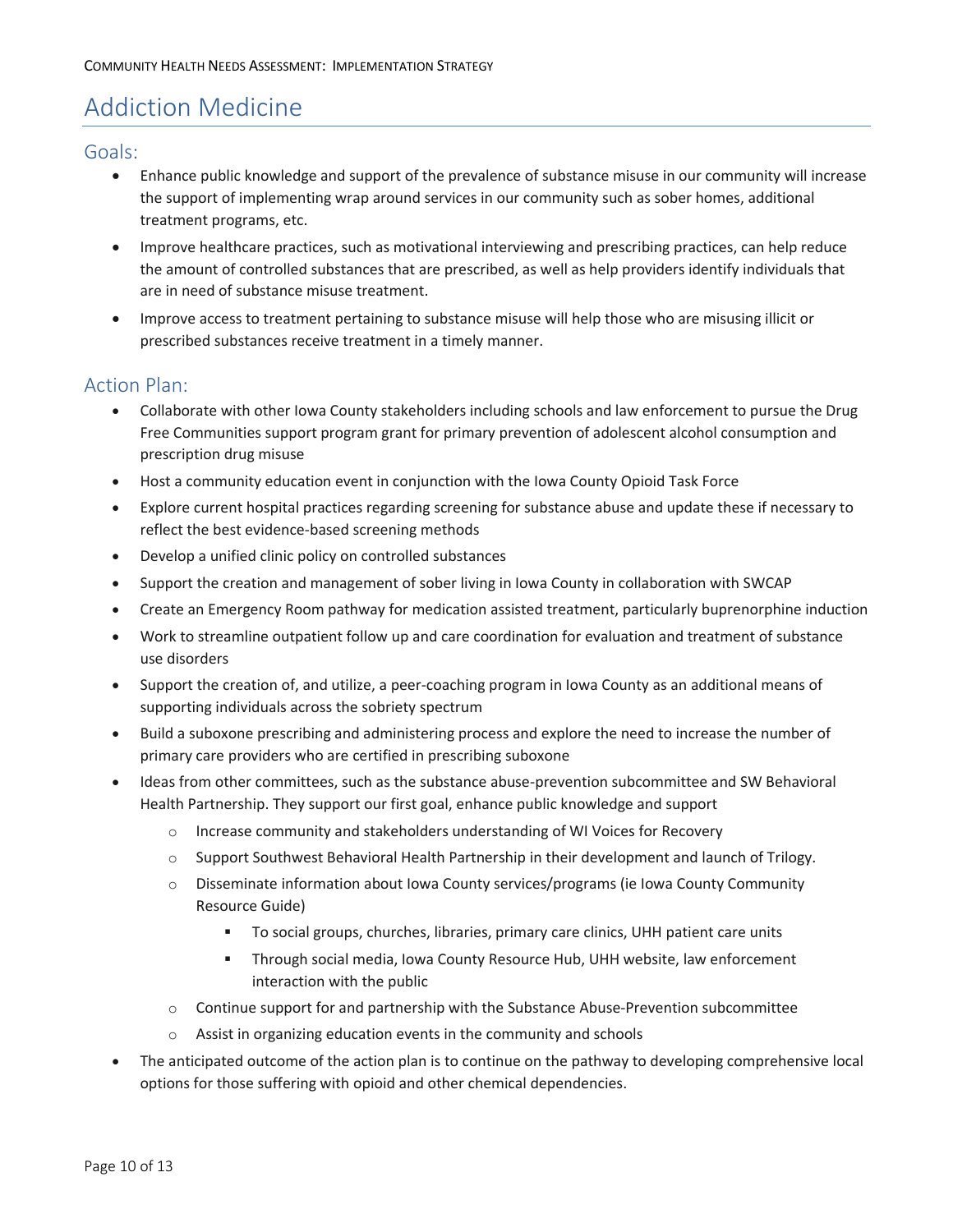## <span id="page-10-0"></span>Community Partners/Supporting Resources:

Representatives from the follow agencies engage in monthly and quarterly meetings to develop a prevention program, create a seamless approach to treatment, and provide community education pertaining to addiction and substance misuse in our community.

- Southwest Wisconsin Community Action Program Opportunity House; ED2Recovery Program; LIFT Program
- Unified Community Services Medication Assisted Treatment options; Mental Health Services; Addiction Recovery
- Iowa County Law Enforcement Provides data on arrest rates in our community pertaining to substance misuse
- Iowa County Public Health Department Provides data on current state of substance misuse in our county; Housing Assistance
- Iowa County Public Schools Provides data on the current state of substance misuse in our schools districts
- Dodgeville Public Library Employment Assistance
- Iowa County Drug Treatment Court Participation on Substance Abuse-Prevention subcommittee
- Madison Emergency Physicians Provides treatment to patients whom present to UHH with substance misuse conditions
- Community Connections Free Clinic Provides data on substance misuse concerns among our uninsured/underinsured community members; Mental Health Services
- Iowa County Aging and Disability Resource Center (ADRC) ADRC Taxi; Employment Assistance
- Upland Hills Health Foundation Provides administrative support for the monthly and quarterly meetings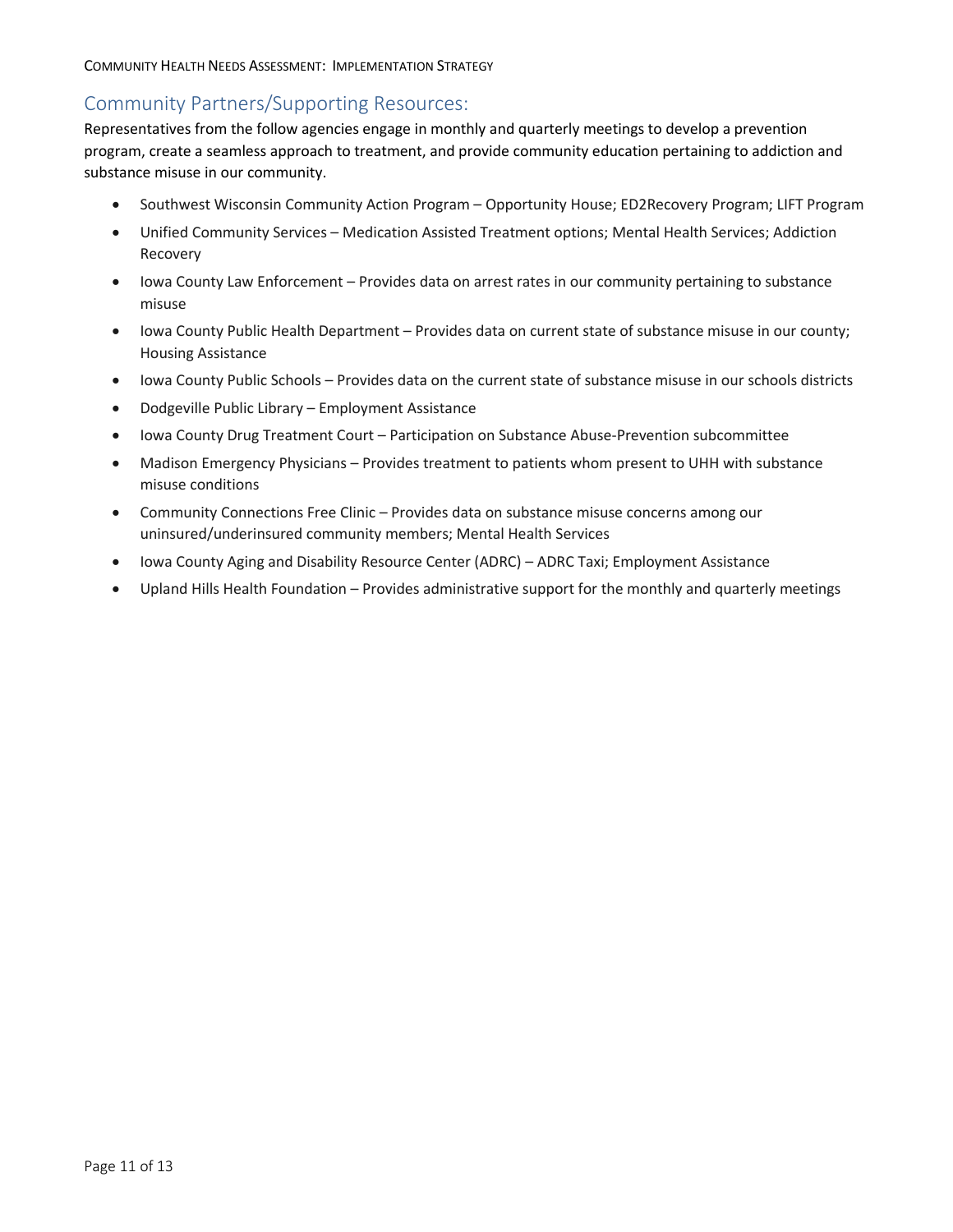# <span id="page-11-0"></span>Resiliency Training

## <span id="page-11-1"></span>Goals:

- Increase caregiver resiliency by providing training and education opportunities throughout the community.
- Utilize these same training opportunities to provide resiliency training to other at risk populations for burnout and mental health crisis.

## <span id="page-11-2"></span>Action Plan:

- Develop a comprehensive list of existing resiliency training opportunities in Iowa County, regardless of the focus and intended audience.
- Identify caregivers who are at risk for, or already experiencing, caregiver burnout. Work with area agencies and leaders to identify the aforementioned population.
- Create and/or grow caregiver resiliency training opportunities and subsequently build out additional training opportunities focusing on other populations as identified in Iowa County.
- The anticipated outcome of the action plan is to have classes and support available to caregivers and those at risk for burnout and mental health crises to increase their resiliency.

- <span id="page-11-3"></span>Aging and Disabilities Resources Center of Iowa County serves as a reference guide for area services.
- National Academy of Medicine provides an online resource for clinician well-being and focus efforts on countering the opioid epidemic.
- University of Pennsylvania Department of Positive Psychology is an online resource to promote research, training, education, and dissemination of positive psychology, resilience, and grit.
- Iowa County Public Health Department serves as a reference guide for area services.
- Upland Hills Health is hosting a monthly webinar series, *Health Care Workforce Resilience*. This is sponsored by the Wisconsin Medical Society and the Wisconsin Hospital Association. Participation has been increasing, but has been primarily nursing managers, the quality team, and social services.
- Mayo Clinic provides a train the trainer program through the SMART approach developed at Mayo. [https://www.resilientoption.com/train-the-trainer.](https://www.resilientoption.com/train-the-trainer)
- Southwest Wisconsin Community Action Program serves as a reference guide for area services and resources.
- Wisconsin Hospital Association provides webinars related to resiliency available to staff at Upland Hills Health.
- John Hopkins RISE (Resiliency in Stressful Events) provides a resource for emotional peer support and support to victims who were emotionally impacted by a stressful patient-related event.
- UHH Employee Assistance Program provides a resource for employees to know the importance of resilience, build resilience, and tips to foster resilience.